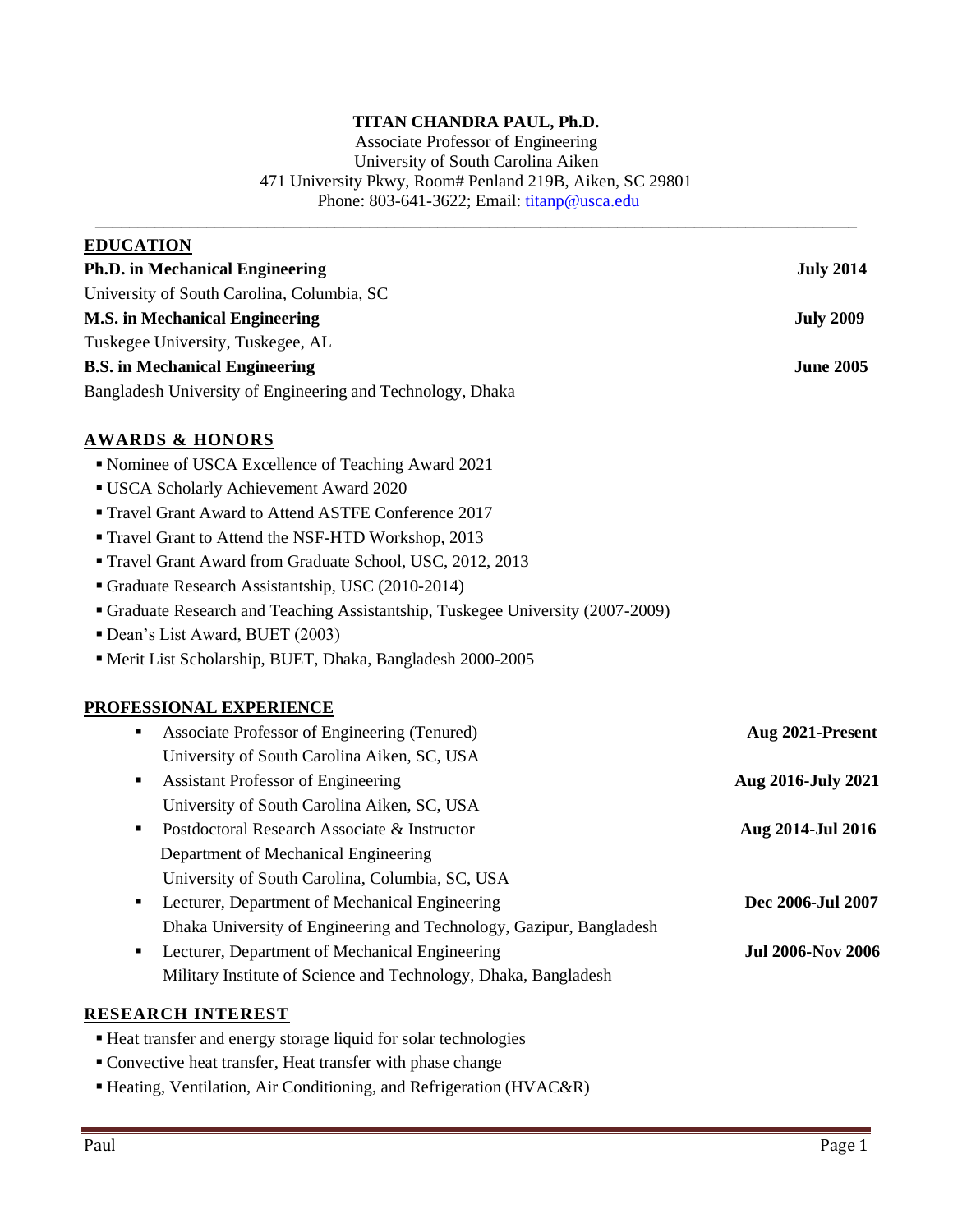- Numerical methods in conjugate heat and mass transfer problem
- Nanoscale heat transfer and thermal management of microelectronics
- Heat transfer and moisture migration problems in building environment
- System level thermal modeling
- Nanoengineered fluids and thermal transport across nanoengineered interfaces

## **Research Grant**

- 1. **ASPIRE-1-2022** "Flow Boiling Stabilization by using Interconnector in Counterflow Microchannel" \$15000.00 (**Granted, Role: PI**)
- 2. **RISE-2022** "Entropy Generation of Nanoparticles Enhanced Ionic Liquids (NEILs) for Solar Thermal Applications" Amount: \$6000.00 (**Granted, Role: PI**)
- 3. **USCA Teaching Innovation Grant-2021** "Hands-on experience with data acquisition system using NI myDAQ-University Kit" Amount: \$2912.00 (**Granted, Role: PI**)
- 4. **RISE-2021 "**Experimental Investigation of Stability of Nanoparticle Enhanced Ionic Liquids (NEILs)" Amount: \$6000,00 (**Granted, Role: PI**)
- 5. **WORC-2020** Research Emphasis Group Grant for AY2020-2021, Amount: \$15000.00 (**Granted, Role: PI**).
- 6. **RISE-2017 "**Computational Modeling of Ionic Liquids (ILs) Based Nanofluids for Solar Thermal Applications- Amount-\$6000.00 (**Granted, Role: PI**).
- 7. **ASPIRE-I-2018**: Nanoparticles Size Effect on Thermophysical Properties of Ionic Liquids Based Nanofluids, Amount: \$15,000.00 (**Granted, Role: PI**).
- **8. ASPIRE-III "**Acquisition of a Modern Materials Science Instrumentation Suite to Enhance Research Capacity, Student Work-Readiness, and External Partner Engagement at USC Aiken**"** Amount: \$93,220.00 **(Granted, Role: PI).**
- **9. NSF CAREER-2021: "**Quantification of Nanoparticles-Ionic Liquid (IL) Molecular Interaction for Stable IL Based Nanofluids" (Amount requested: \$507,870) (**Not granted, Role: PI**).
- **10. NSF ERI-2021: "**Stabilization of flow boiling by introducing secondary flow through interconnector in counterflow diverging microchannel" (Amount requested: \$199,871) (**Pending, Role: PI**).
- **11. NSF-2021:** "System Dynamics-Based Framework for Plug-In Electric Vehicle and Smart Grid Integration" (Amount requested: \$412,656) (**Not granted, Role: Co-PI**).
- **12. NSF CAREER-2020: "**Comprehensive Assessment of Ionic Liquid (IL) Based Nanofluids for Solar Thermal Energy (STE) Systems". (Amount requested: \$734,140) (**Not granted, Role: PI**).
- 13. **RISE-2018:** "Thermodynamic Optimization of Ionic Liquids (ILs) Based Nanofluids Flow through Circular Tube" Amount requested: \$6,000.00 (**not granted, Role: PI**).
- **14. ASPIRE-11** "System Dynamics-Based Framework for Vehicle-to-Grid Systems Incorporating Battery Thermal Management" Amount requested: \$100,000.00 **(Not granted, Role: Co-PI)**

#### **Student Funding**

- 1. **Magellan and Mini-Magellan 2018**: Brandon Eberl "Effect of Nanoparticles Shape on Thermal Conductivity of Ionic Liquids Based Nanofluids" Amount: \$2750.00+\$750.00.
- 2. **Summer Scholar Institute 2018**: Kevin Main "Nanoparticles Shape Effect on Viscosity of Ionic Liquids Based Nanofluids" Amount: \$7,000.00.
- 3. **Magellan 2019**: Melanie L Howe "The Effect of the Water Content on Thermophysical Properties of Ionic Liquids" Amount: \$2500.00.
- 4. **USCA Connections Award 2020**: Melanie L Howe "The Light Absorption of Nanoparticle-enhanced Ionic Liquids for Solar Thermal Applications" Amount: \$1,000.00.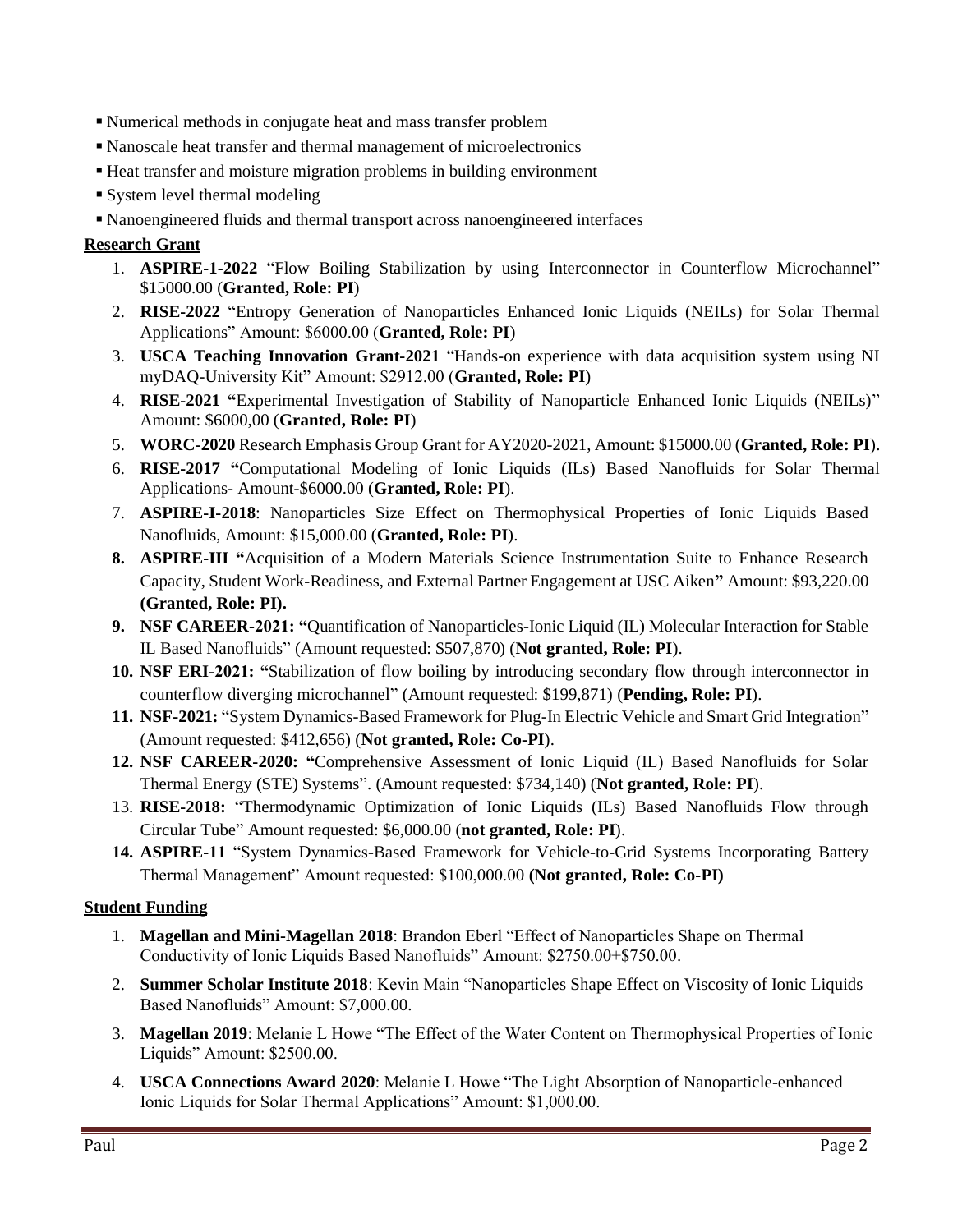- 5. **Summer Scholar Institute 2019**: Bradley Clifford Jones "Nanoparticles Surface Area Effect on Thermophysical Properties of Nanofluids" Amount: \$7,000.00.
- **6. Summer Scholar Institute 2020**: Melanie L Howe, "The Effect of the Water Content on Nanoparticle-Enhanced Ionic Liquids" Amount: \$8,000.00.
- **7. Summer Scholar Institute 2020**: Caroline Dempsey, "Thermal Management in Electronic Devices Using Nanofluids" Amount: \$8,000.00**.**
- 8. **Magellan 2020:** Caroline Dempsey, "Nanoparticles Shape Effect on Stability of Water-Al<sub>2</sub>O<sub>3</sub> Nanofluids" Amount: \$2750.00
- 9. **Magellan 2021:** Anna Hawcroft, "Nanoparticles Size Effect on Stability of Ionic Liquids Based nanofluids" Amount: \$2750.00

## **RESEARCH EXPERIENCE**

### **University of South Carolina Aiken** Aug 2016-Present

#### **Research direction#1: Ionic liquids based nanofluids for concentrated solar applications.**

I have demonstrated thermophysical properties and thermal performance of ionic liquids based nanofluids. In USCA, we have investigated the nanoparticles size and shape effect on ionic liquids based nanofluids and radiative properties of ionic liquids based nanofluids. My RISE and ASPIRE-I grants were based on this project and I have applied for NSF CAREER grant this year based on the preliminary results.

**Research direction#2:** Water-Al<sub>2</sub>O<sub>3</sub> nanofluids for electronic cooling devices

Nanofluids are the liquids prepared by dispersing small amounts of nanoparticles in base fluids and it shows the enhanced thermophysical properties and thermal performance. We are now investigating the effect of nanoparticles morphology on thermophysical properties of nanofluids. There are two summer scholar institute award recipients based on water-Al2O3 based nanofluids project. There are three student's presentation in USCA summer symposium. I have one (co-authored) journal publication based on the water based nanofluids.

**Research direction#3:** Nanofluids for Lithium-ion battery thermal management

The experimental framework will be mini-channel counter flow configuration with  $A_1O_3$  nanofluids flow in different concentrations. I have submitted a proposal to NSF as a co-PI.

**Research direction#4:** Microchannel heat sink for heat removal of high heat flux electronic devices

Experimental and numerical investigation was conducted for interconnected counterflow mini channel for heat removal of high heat flux electronic devices. Preliminary results have been used to prepare my NSF ERI proposal.

**Research direction#5:** Molecular dynamic simulation of nanoengineered surface for heat transfer application.

Heat transfer performance of a surface can be tailored by controlling the nanostructures to suit different applications, i.e. thermal management of microelectronics, ultra-compact two-phase heat exchanger, heat transfer equipment for corrosive environment, friction reduction in oil pipeline, etc. Using molecular dynamics (MD) simulation we demonstrate the detail of the boiling heat transfer. Outcomes of this project are: two published journal articles and six conference proceedings.

#### **Postdoctoral Research Associate** Aug 2014-Jul 2016

#### **Department of Mechanical Engineering, University of South Carolina**

System-level thermal models and simulations (Supported by the **ESRDC** consortium funded by **US Office of Naval Research**).

#### **Graduate Research Assistant Jan 2010-Jul 2014**

**Department of Mechanical Engineering, University of South Carolina**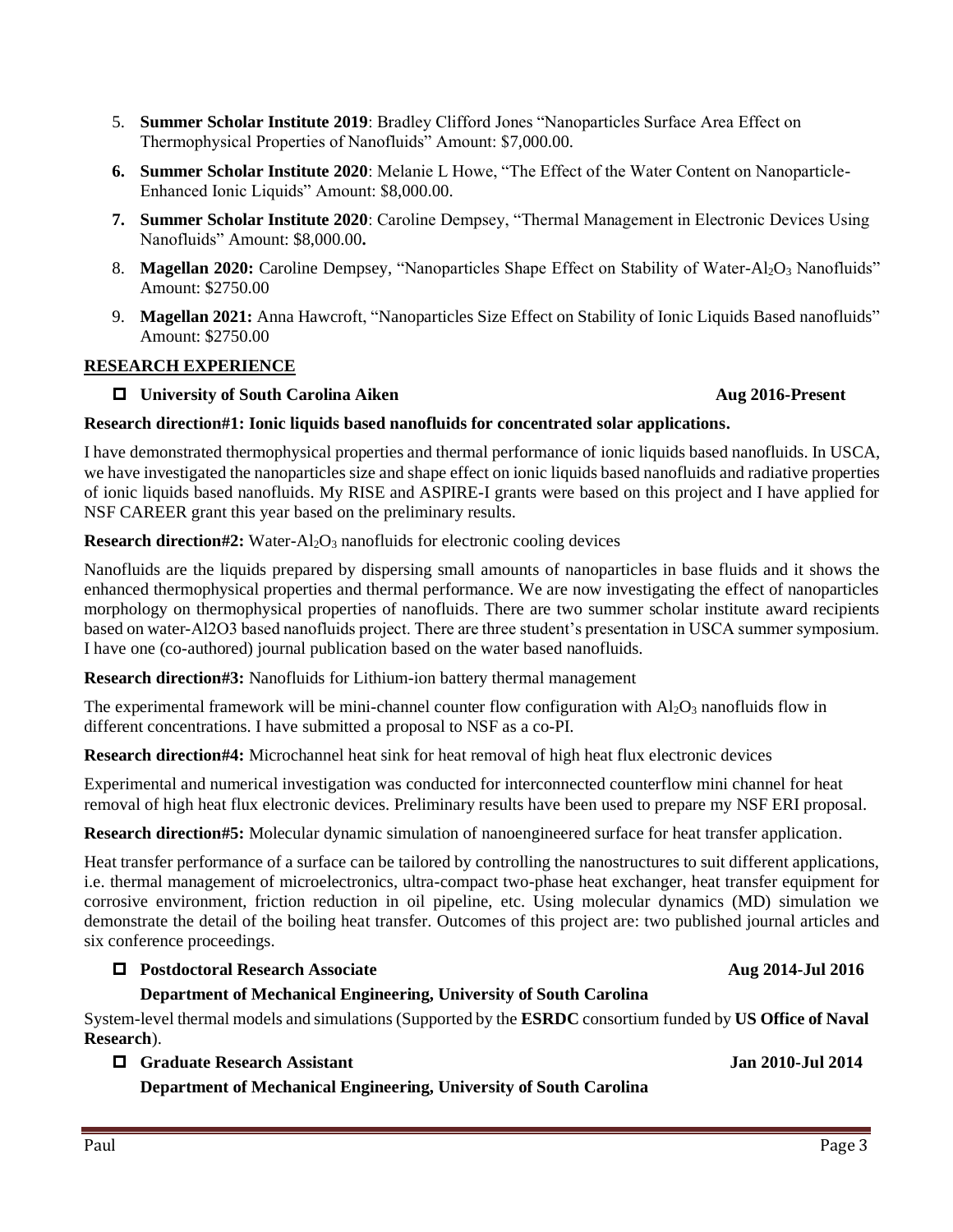Noble energy storage liquid development for concentrating solar power (CSP) applications (Supported by **Department of Energy (DOE)** Solar Energy Technology Program through **Savannah River National Laboratory**)

Innovative heat transfer research for high heat flux electronics cooling (Supported by the **ESRDC** consortium funded by **US Office of Naval Research**)

### **Graduate Research Assistant Aug 2007-Jul 2009**

### **Department of Mechanical Engineering, Tuskegee University**

Moisture migration and indoor air quality of building envelopes (Supported by the **Department of Home Land Security** through **Oak Ridge National Lab**)

### **TEACHING EXPERIENCE**

 **University of South Carolina Aiken** *Introduction to Engineering-I (ENCP A101)- Fall-2016 Statics (ENCP A200)-Fall-2016 Fluid Mechanics (ENCP A360)-Fall-2016,2017,2018,2019,2020,2021. Instrumentation, Measurements, and Statics (ENCP A361)-Fall-2016, 2017, 2018, 2019, 2020, 2021 Summer-2018, 2019, 2020, 2021. Dynamics (ENCP A310)-Spring-2017, 2018 Design of Mechanical Elements (ENCP A327)-Spring-2017, 2018, 2019, 2020, 2021 Thermodynamics Fundamentals (ENCP A290)-Spring-2017, 2018, 2019, 2020, 2021 Mechanics of Solids (ENCP A260)-Spring-2017, 2019, 2020, 2021 Control Systems (ENCP A316)-Fall-2017, 2018, 2019, 2020, 2021 Thermodynamic System Design and Analysis (ENCP A394)-Fall-2017, 2018, 2019 Heat Transfer (ENCP A354)-Spring 2021*

#### **University of South Carolina, Department of Mechanical Engineering**

*Heat Transfer (EMCH 354)-Summer 2020*

*Intermediate Fluid Mechanics (EMCH 560)-Summer-2019.* 

*Introduction to the Mechanics of Solids (EMCH 260) Summer-2016. Statics (EMCH 200)-Summer 2017.* 

*Thermodynamic Fundamentals (EMCH 290)-Fall 2014, 2015, Spring 2015, 2016, Summer 2016 Fluid Mechanics (EMCH 360)-Spring 2015 (58 Students), Summer 2015 (20 Students), Fall 2015 (112 Students), Spring 2016 (78 students). Thermodynamic System Design and Analysis (EMCH 394)-Fall 2015 (123 Students), Spring 2016 (100 students).* 

## **SUPERVSION EXPERIENCE**

## **Current Student**

Anna Hawcroft (BS in Industrial Process Engineering at USC Aiken) James Hale (BS in Industrial Process Engineering at USC Aiken) Andrew Kricke (BS in Industrial Process Engineering at USC Aiken) **Former Student**

Brandon Eberl (BS in Industrial Process Engineering at USC Aiken) Kevin Main (BS in Industrial Process Engineering at USC Aiken) Daniel McDaniel (BS in Industrial Process Engineering at USC Aiken) Bradley Jones (BS in Industrial Process Engineering at USC Aiken) Bryana Preston (BS in Industrial Process Engineering at USC Aiken) Melanie L Howe (BS in Industrial Process Engineering at USC Aiken)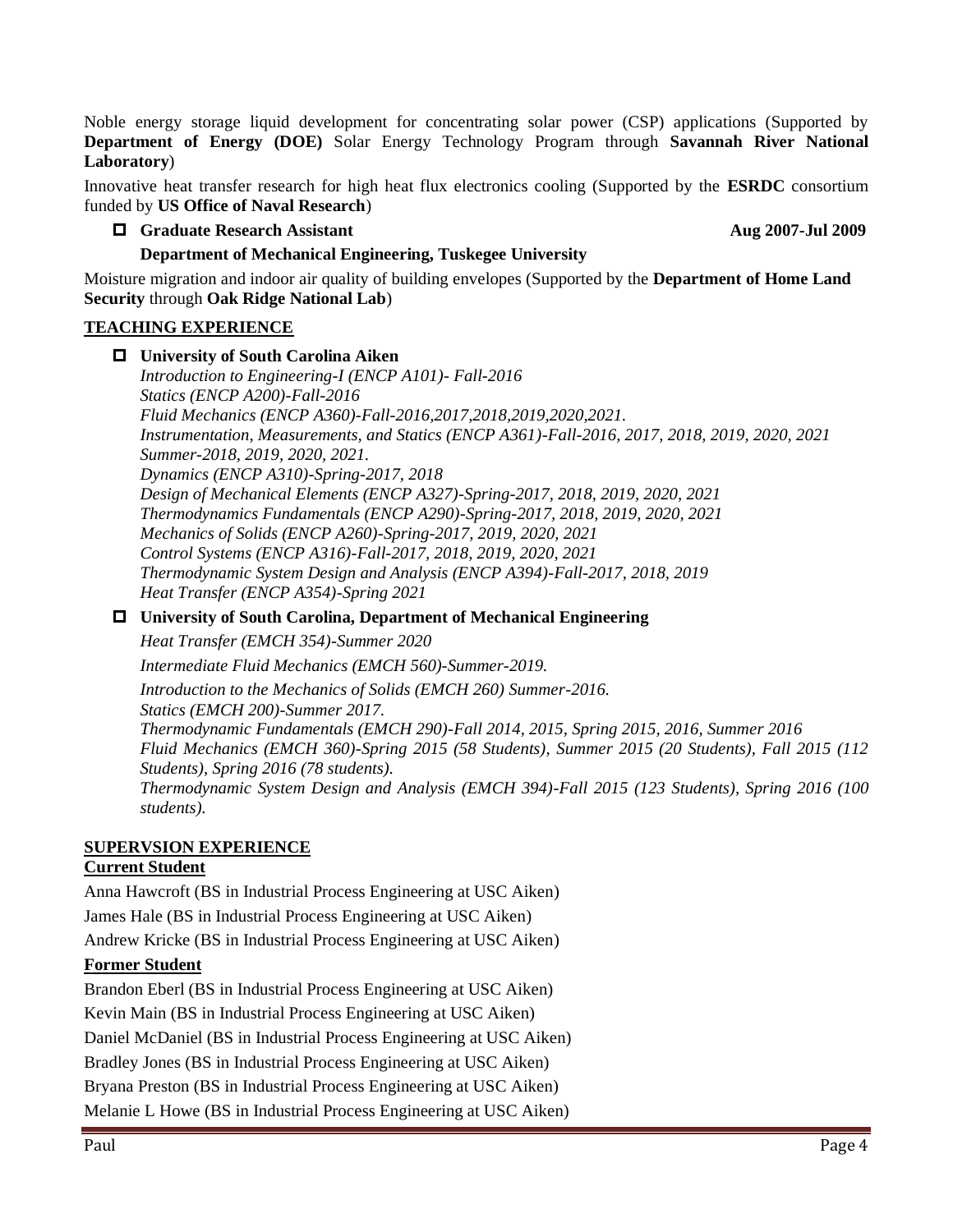Caroline Dempsey (BS in Industrial Process Engineering at USC Aiken) Amitav Tikadar (MS in Mechanical Engineering at USC Columbia, Graduated: Summer-2019) Ahmed M. Abir (MS in Mechanical Engineering at USC Columbia, Graduated: Spring-2017) Iftekhar Khan (BS in Mechanical Engineering at USC Columbia, Graduated: Spring 2016) Anshul Karn (Visiting undergraduate student (Int. student exchange program) –Summer 2015 Supervised 2 visiting undergraduate student (Int. student exchange program) –Summer 2013

# **PROFESSIONAL SERVICES AND ACTIVITIES**

# **Professional Membership**

- American Society of Mechanical Engineers (ASME)
- American Society of Thermal and Fluid Engineers (ASTFE)
- Institute of Industrial and Systems Engineers (IISE)

## **Conferences:**

- Session Chair, 4<sup>th</sup> Thermal and Fluid Engineering Conference 2019.
- **Exercise Session Chair, 5-6th Thermal and Fluid Engineering Conference 2021**
- **Exercise Session Chair, 7th Thermal and Fluid Engineering Conference 2022**

## **Reviewer Services**

## **Conference:**

- ASME Summer Heat Transfer Conference 2012, 2013, 2019, 2020, 2021
- International Congress on Advances in Nuclear Power Plants ICAPP 2014, 2015, 2020
- ASME International Mechanical Engineering Congress & Exposition 2015, 2016, 2018, 2019
- International Conference of Mechanical Engineering ICME 2013, 2015
- Thermal and Fluid Engineering Conference, 2019, 2020

## **Journal:**

## **2016**

Entropy (1)

## **2017**

Applied Sciences (1), ASME Journal of Fluids Engineering (2), ASME Journal of Solar Energy Engineering (1), Energies (3), Entropy (1), Journal of Nanomaterials (1), Micron (1), Nanomaterials (2) Materials (1)

## **2018**

Applied Sciences (3), Chemical Physics Letters (1), Energies (3), Entropy (1), Iranian Journal of Science and Technology (1), Materials (1)

# **2019**

Applied Sciences (1), Energies (1), Engineering Sciences and Technology an international Journal (2) Entropy (1), Frontiers in Physics (1), International Communications in Heat and Mass Transfer (1) Inventions (2), Journal of Applied and Computational Mechanics (1), Journal of Energy Storage (1) Journal of Molecular Liquids (1), Micromachines (1), World Journal of Nano Science and Engineering (1)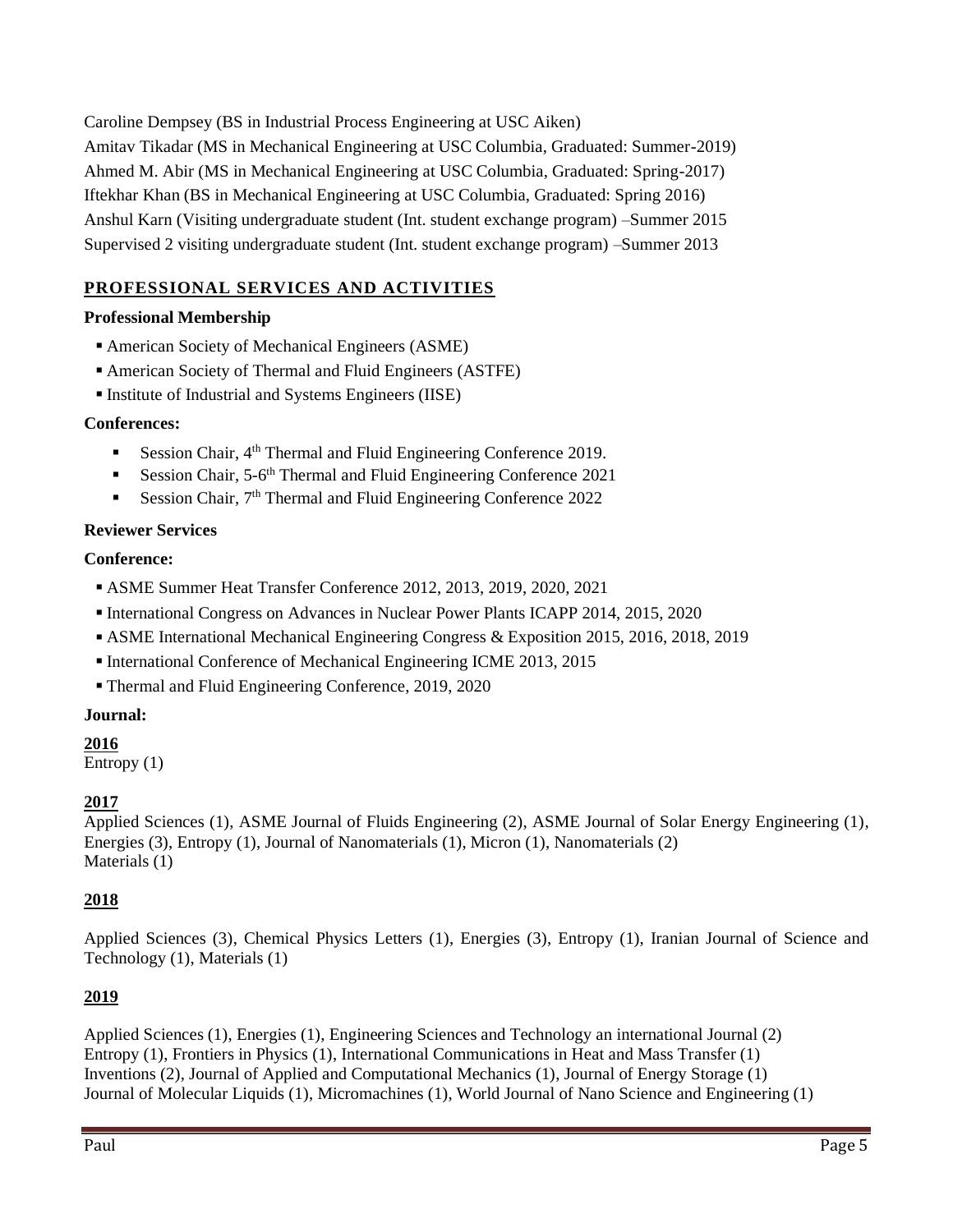# **2020**

Energies (4), International Communications in Heat and Mass Transfer (4), International Journal of Critical Infrastructures (1), International Journal of thermal Science (2), Materials (1), Micron (1), Molecules (1), Nanomaterials (2), Processes (3), SN applied science (1), Sustainable Energy Technologies and Assessments (1), World Journal of Nano Science and Engineering (1)

# **2021**

Applied Sciences (3), Chemical physics letter (2), Crystals (1), Energies (4), Fluids (3), Frontiers in Mechanical Engineering (1), International Communication of Heat & Mass Transfer (4), International Journal of Heat & Mass Transfer (1), International Journal of Thermal Sciences (4), Journal of Energy Storage (3), Journal of Molecular Liquids (1), Processes (1), Sensors (1), Sustainability (4), Sustainable Energy Technologies and Assessments (1).

### **Special Issue Editor**

"Processes: Molecular Dynamics Simulation of Nanofluids and Nanoengineered Surface". "Processes: Energy Storage Liquid for Solar Technologies"

## **Service to the University**

- College of Sciences & Engineering Dean Search Committee member 2020
- Computer science faculty search committee member 2018-2019, USCA
- **USCA SEED Day volunteer-2018**
- Department seminar committee chair, USCA-2017-continue
- ABET accreditation committee member, USCA-2016-continue
- 40 undergraduate students' advisees
- **Engineering faculty search committee member 2016-2017, USCA**
- Reviewer for Discover USC 2017, 2018, 2019, 2021 USC Columbia
- Moderator at Scholar Showcase at USCA-2018
- Reviewer of course portfolio for ABET report at USC Columbia

## **JOURNAL PUBLICATIONS**

The following information is based on Google Scholar profile.

Google Scholar: <https://scholar.google.com/citations?user=aS6z6dUAAAAJ&hl=en>

Articles found: 57, Citations: 684, H-index: 14

Publication includes one Solar Energy Materials & Solar Cells (Impact Factor: 7.267), one in *Applied Energy*  (Impact Factor: 7.182), one in Journal of Molecular Liquids (6.165), one in *Building and Energy* (Impact Factor: 4.067), five in *Applied Thermal Engineering* (Impact Factor: 3.356), four in *International Journal of Heat and Mass Transfer* (Impact Factor: 3.458), two in *Experimental Thermal and Fluid Science* (Impact Factor: 2.83), and one in *Physica E: Low-dimensional Systems and Nanostructures* (Impact Factor: 2.221), One in **International Communication of Heat & Mass Transfer** (Impact Factor: 3.971), One in **Processes** (Impact Factor: 2.753), one in **ASME Journal of Thermal Science and Engineering Applications** (Impact Factor: 1.544)

\*Indicates the corresponding author, underlines are the undergraduate authors.

1. **Paul, T. C.\*,** Tikadar, A., Mahamud, R., Salman, A. S., Morshed, AKM. M., Khan, J. A. "A Critical Review on the Development of Ionic Liquids-Based Nanofluids as Heat Transfer Fluids for Solar Thermal Energy" Processes 2021, 9, 858. [https://doi.org/10.3390/pr9050858.](https://doi.org/10.3390/pr9050858)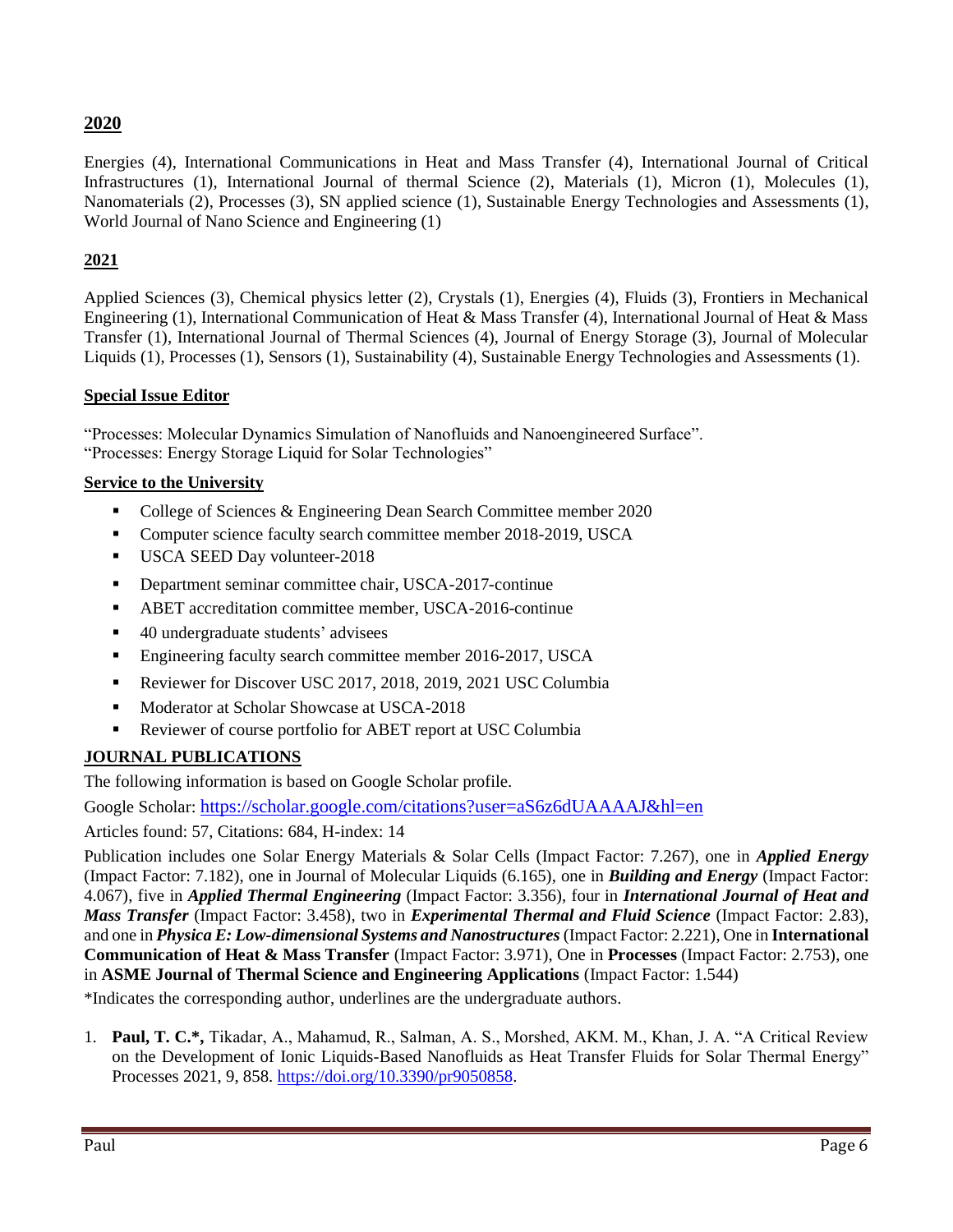- 2. Main, K. L., Eberl, B. K., McDaniel, D., Tikadar, A., **Paul, T.C.\*,** Khan, J. K. "Nanoparticles size effect on thermophysical properties of ionic liquids based nanofluids" Journal of Molecular Liquids 343 (2021) 117609.
- 3. Howe, M.L., **Paul, T.C.\*,** Khan, J. A. "Radiative properties of Al2O<sup>3</sup> nanoparticles enhanced ionic liquids (NEILs) for direct absorption solar collectors" Solar Energy Materials & Solar Cells 232 (2021) 111327
- 4. Shahadat, M. B., Roni, R. H., Masnoon, A. S., Shamim, S. A., Morshed,AKM. M., **Paul, T. C.\*** "A Molecular Dynamics Study of Enhancement of Heat Transfer during Phase Change from a Nano Engineered Solid Surface" *Processes 2021, 9, 715. https://doi.org/10.3390/pr9040715*
- 5. Mahmud, R., Morshed, AKM. M. **Paul, T.C.\*** "Enhanced Specific Heat Capacity of Liquid Entrapped between Two Solid Walls Separated by a Nanogap" Processes 2020, 8, 459; doi:10.3390/pr8040459.
- 6. Tikadar, A., **Paul, T.C.,** Oudah, S. K., Salman, A. S., Khan, J. A. "Enhancing thermal-hydraulic performance of counter flow mini-channel heat sinks using transverse inter-connectors: numerical study with experimental validation" *International Communications in Heat and Mass Transfer 111 (2020) 104447.*
- 7. McCants, D. A., Hayes, A., **Paul, T. C.,** M., Shaaban, A., Khan, J. A. "Experimental and numerical evaluation of heat transfer enhancement potential of Copper-II and Zinc oxide nanofluids flowing over a heated plate" *ASME Journal of Thermal Science and Engineering Applications 11(4), 041015 (Jul 15, 2019).*
- 8. Tikadar, A., Oudah, S. K., **Paul, T.C**., Salman, A. S., Morshed, AKM. M., Khan, J. A. "Parametric study on thermal and hydraulic characteristics of inter-connected parallel and counter flow mini-channel heat sink" *Applied Thermal Engineering 153 (2019) 15-28.*
- 9. Mahmud, R., Morshed, AKM. M. **Paul, T.C.**, Rahman, S. "Atomistic simulation of size-dependent heat capacity of liquid in molecular scale confinement at different temperatures" *Micro & Nano Letters (2019), DOI: 10.1049/mnl.2018.5288.*
- 10. **Paul, T.C.\*,** Mahmud, R., Khan, J. A. "Multiphase modeling approach for Ionic Liquids (ILs) based nanofluids: Improving the performance of heat transfer fluids (HTFs)" *Applied Thermal Engineering 149 (2019) 165-172*.
- 11. Salman, A. S., Abdulrazzaq, N.M., Oudah, S. K. Tikadar, A., Anumbe, N., **Paul, T.C**., Khan, J. A. "Experimental Investigation of the Impact of Geometrical Surface Modification on Spray Cooling Heat Transfer Performance in the Non-Boiling Regime" *International Journal of Heat and Mass Transfer 133 (2019) 330–340.*
- 12. Tikadar, A., Najeeb, U., **Paul, T. C.**, Oudah, S. K., Salman A. S. Abir, A. M., Carrilho, L. A., Khan, J. A. "Numerical Investigation of Heat Transfer and Pressure Drop in Nuclear Fuel Rod with Three-Dimensional Surface Roughness" *International Journal of Heat and Mass Transfer 126 (2018) 493–507*.
- 13. **Paul**,**T.C.,** Morshed, AKM. M., Fox, E.B., Khan, J.A. "Enhanced thermophysical properties of NEILs as heat transfer fluids for solar thermal applications" *Applied Thermal Engineering* 110 (2017) 1–9.
- 14. Paul, T.C., Morshed, AKM. M., Fox, E.B., Khan, J.A. "Thermal Performance of Al<sub>2</sub>O<sub>3</sub> Nanoparticle Enhanced Ionic Liquids (NEILs) for Concentrated Solar Power (CSP) Applications" *International Journal of Heat and Mass Transfer* 85 (2015) 585–594.
- 15. **Paul**,**T.C.,** Morshed, AKM. M., Fox, E.B., Khan, J.A. "Experimental Investigation of Natural Convection Heat Transfer of Al2O3 Nanoparticle Enhanced Ionic Liquids (NEILs)" *International Journal of Heat and Mass Transfer* 83 (2015) 753–761.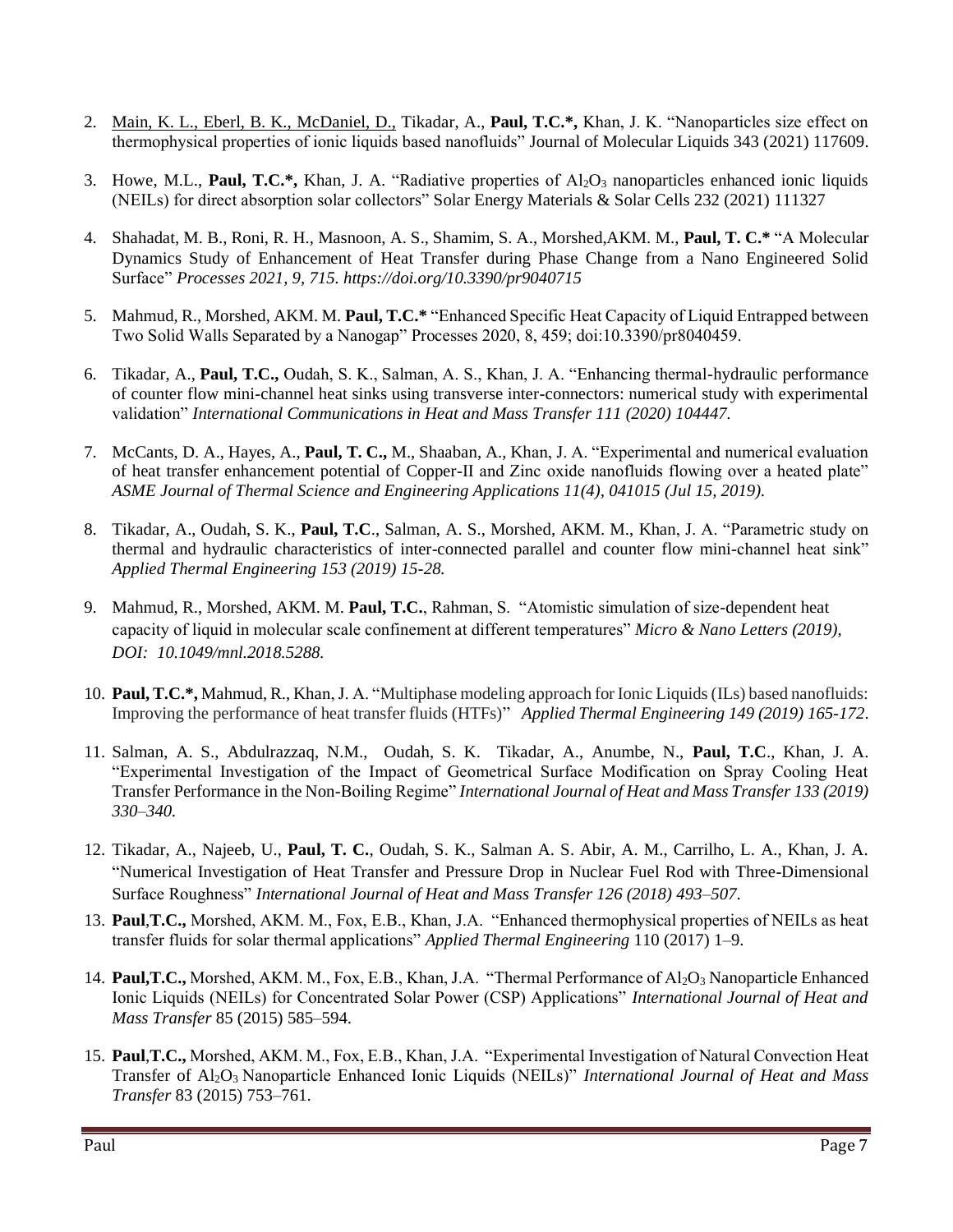- 16. **Paul**,**T.C.,**Morshed,AKM. M., Khan,J. A. "Effect of Nanoparticle Dispersion on Thermophysical Properties of Ionic Liquids for its Potential Application in Solar Collector" *Procedia Engineering* 90 ( 2014 ) 643–648*.*
- 17. **Paul**,**T.C.,** Morshed, AKM. M., Fox, E.B., Visser, A.E., Bridges, N. J., Khan, J.A. "Thermal Performance of Ionic Liquid for Solar Thermal Applications" *Experimental Thermal and Fluid Science* 59(2014)88-95.
- 18. **Paul**,**T.C.,** Morshed, AKM. M., Fox, E.B., Visser, A.E., Bridges, N. J., Khan, J.A. "Buoyancy Driven Heat Transfer Behavior of [C4mim][NTf2] Ionic Liquid: An Experimental Study" *Applied Thermal Engineering* 66 (2014) 534-540.
- 19. **Paul**,**T.C.,** Morshed, AKM. M., Khan, J. A. "Nanoparticle Enhanced Ionic Liquids (NEILs) as Working Fluid for the Next Generation Solar Collector" *Procedia Engineering* 56 (2013) 631–636.
- 20. Morshed, AKM. M., **Paul, T. C.,** Khan, J. A. "Effect of Al<sub>2</sub>O<sub>3</sub> Nanoparticle Deposition on Flow Boiling Performance of Water in a Microchannel" *Experimental Thermal and Fluid Science* 47(2013) 6–13.
- 21. Morshed, AKM. M., **Paul**, **T. C.,** Khan, J. A."Atomistic Simulation of Temperature Dependent Thermal Transport across Nanoconfined Liquid",*Physica E: Low-dimensional Systems and Nanostructures* 47 (2013) 246–251.
- 22. Morshed, AKM. M., **Paul**, **T. C.,** Khan, J. A. "Effect of Cu-Al2O3 Nanocomposite Coating on Flow Boiling Performance of a Microchannel" *Applied Thermal Engineering* 51 (2013) 1135-1143.
- 23. Morshed, AKM. M., **Paul**, **T. C.,** Khan, J. A. "Effect of Nanostructures on Evaporation and Explosive Boiling of Thin Liquid Films: A Molecular Dynamics Study" *Applied Physics A: Materials Science and Processing* 105 (2011) 2; 445-451*.*
- 24. Sree, D., **Paul, T.,** Aglan, H. "Temperature and Power Consumption Measurements as a Means for Evaluating Building Thermal Performance".*Applied Energy* 87 (2010) 2014–2022.
- 25. **Paul**, **T.,** Sree, D., Aglan, H. "Effect of Mechanically- Induced Ventilation on the Indoor Air Quality of Building Envelopes" *Energy and Buildings* 42 (2010) 326–332.

# **JOURNAL UNDER REVIEW AND IN PREPARATION**

Tikadar, A., **Paul, T.C.,** Oudah, S. K., Salman, A. S., Khan, J. A. "experimental study of forced convection heat transfer and flow friction of a water-cooled inter-connected mini-channel heat sink" ASME Journal of Electronic Packaging (Under review).

Hawcroft, A.A., Prendergast, G.R., Paul, T.C.\* "Dispersion stability of ionic liquids based nanofluids: Experimental study" (In preparation)

# **CONFERENCE PROCEEDINGS**

- 1. Hawcroft, A.A., Prendergast, G.R., **Paul, T.C.\*** "Nanoparticle Size Effect on Stability of Ionic Liquids (ILs) Based Nanofluids" 7*th Thermal and Fluid Engineering Conference TFEC 2022. (Draft paper submitted).*
- 2. Roy, S., Tasnim, A., Ratry, S. I., Morshed, AKM M., Shuvo, A. A., **Paul, T. C.\*** "Numerical Investigation of Heat Transfer Performance Of Nanofluid Jet Impingement on a Surface With Convex Dimples" *HEFAT 202*.
- 3. Khan, M. A., Morshed, AKM M., **Paul, T.C.\*** "Enhancement of Dual Phase Pulsating Heat Pipes using Hybrid Ferritic Nanofluid Under Active Magnetic Field" *HEFAT 2021*.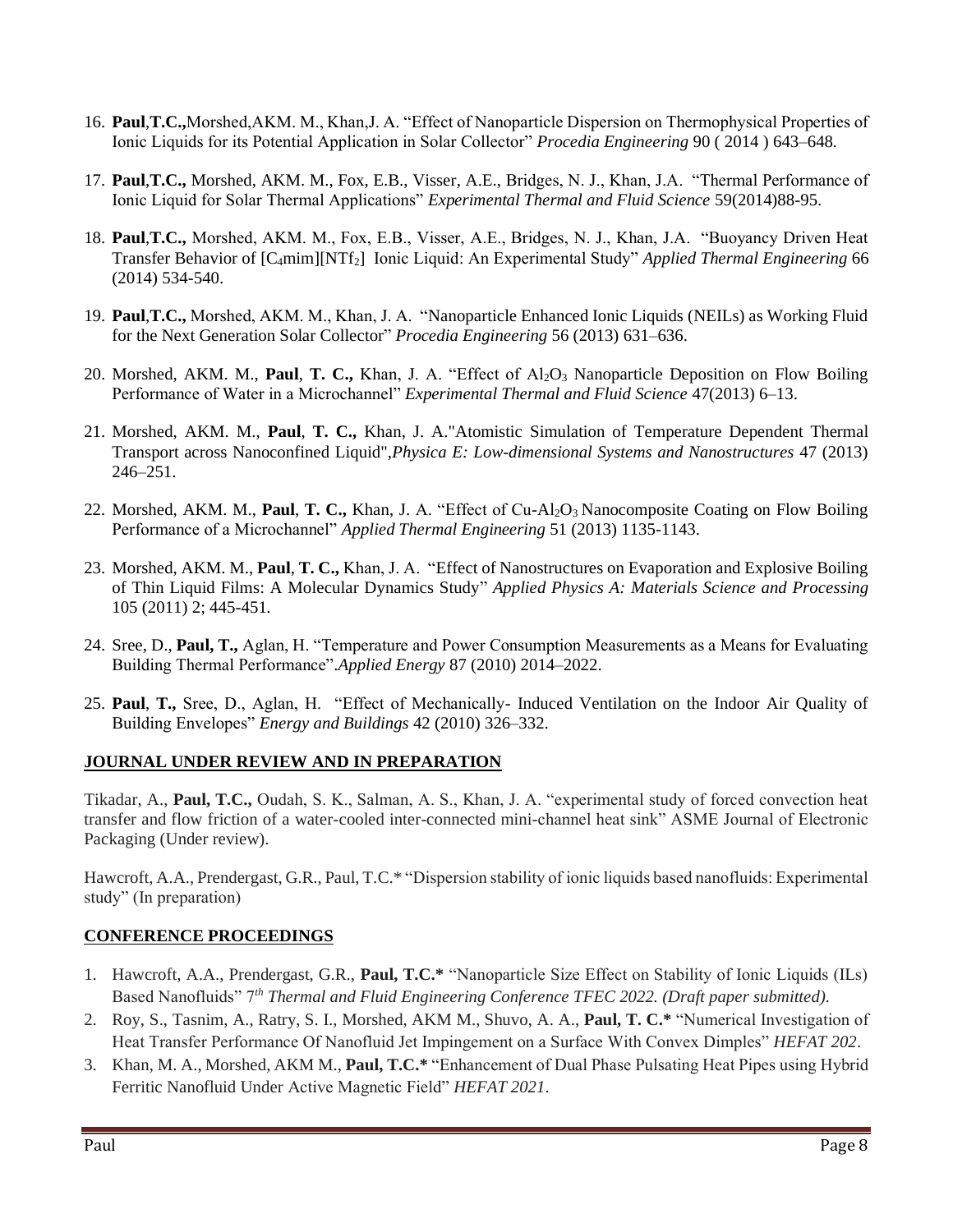- 4. Saha, A., Ruslan, A. R., Morshed, AKM M., **Paul, T.C.\*** "Thermal Performance of a Packed Bed Latent Heat Thermal Energy Storage with Pure Silicon as PCM" *Proceedings of the International Mechanical Engineering Congress and Exposition IMECE 2021. .*
- 5. Aziz, R., Md. Bappy, O., Morshed, AKM M., **Paul, T.C.\*,** "Study of vapor condensation on a vertical porous microgroove copper plate" *Proceedings of the International Mechanical Engineering Congress and Exposition IMECE 2021.*
- 6. Bappy, M. O., Aziz, R., Shuvo, A. A., Morshed, AKM M., **Paul, T.C.\*** "Effect of Leaf Vein Structure on Condensation Behavior of Vertical Copper plate: An Experimental Approach" *Proceedings of the International Mechanical Engineering Congress and Exposition IMECE 2021.*
- 7. Main, K., Ebrel, B., McDaniel, D., Tikadar, A., **Paul, T. C\*., Khan**, J. A. "Nanoparticles Shape Effect on Viscosity and Thermal Conductivity of Ionic Liquids Based Nanofluids" *5 th Thermal and Fluid Engineering Conference TFEC 2020.*
- 8. Howe, M. L., **Paul, T. C.**\* "Effect of Water Content on Viscosity of Ionic Liquids (ILs) Based Nanofluids" 6*th Thermal and Fluid Engineering Conference TFEC 2021.*
- 9. Shahadat, M. R. B., Morshed, AKM. M., Tikadar, A, **Paul, T. C.,** Khan, J. A. "Nano Sized Bubble Formation, Growth and Collapse in Liquid Water by Central Heating: A Molecular Dynamics Simulation" *Proceedings of the International Mechanical Engineering Congress and Exposition IMECE 2019, November 11-14, 2019, Salt Lake City, Utah, USA.*
- 10. Roni, M. R. H., Morshed, AKM. M., Tikadar, A, **Paul, T. C.,** Khan, J. A. "Nanoparticles Shape Effect on Thermal Conductivity of Nanofluids: A Molecular Dynamics Study" *Proceedings of the International Mechanical Engineering Congress and Exposition IMECE 2019, November 11-14, 2019, Salt Lake City, Utah, USA.*
- 11. Shuvo, A. A., Morshed, AKM. M., Emon, S. A., Tikadar, A., **Paul. T. C.** "Heat Transfer Characteristics of a Phase Change Material Fluid in Microchannels under Pulsating Flow Condition" *Proceedings of the ASME Summer Heat Transfer Conference, HT2019, July 15-18, 2019, Bellevue, WA, USA.*
- 12. Shakil, M. F., Morshed, AKM. M., Salman, A. S., **Paul, T. C.** "Experimental Investigation of Heat Pipe Heat Exchanger (HPHE) for Waste Heat Recovery Application" *Proceedings of 4th Thermal and Fluids Engineering Conference (TFEC), April 14–17, 2019, Las Vegas, NV, USA.*
- 13. Tikadar, A., Qudah, S., Salman, A. S., Morshed, Akm M., **Paul, T. C.,** Khan, J. A. "Effect of inter-connector on thermo-hydraulic characteristics of parallel and counter flow mini-channel heat sink" *Proceedings of the International Mechanical Engineering Congress and Exposition IMECE2018, November 9-15, 2018, Pittsburgh, PA, USA.*
- 14. Salman, S. A., **Paul, T. C.**, Khan, J. A. "Effects of coverage area on the spray cooling heat transfer performance" *Proceedings of the 3rd Thermal and Fluid Engineering Conference, TFEC2018. March 4-7, 2018, Fort Lauderdale, FL, USA.*
- 15. Alam, M. F., Bin Shahadat, M. R., Morshed, AKM, M., **Paul, T. C.** "A Molecular Dynamic Study of Boiling on a Nano Dot Decorated Solid Surface" *Proceedings of the 3rd Thermal and Fluid Engineering Conference, TFEC2018. March 4-7, 2018, Fort Lauderdale, FL, USA.*
- 16. Reda, M. N., Mahamud, R., **Paul, T.C.** "Thermodynamic Optimization of Horizontal multichannel Ground Heat Exchanger" *Proceedings of the 3rd Thermal and Fluid Engineering Conference, TFEC2018. March 4-7, 2018, Fort Lauderdale, FL, USA.*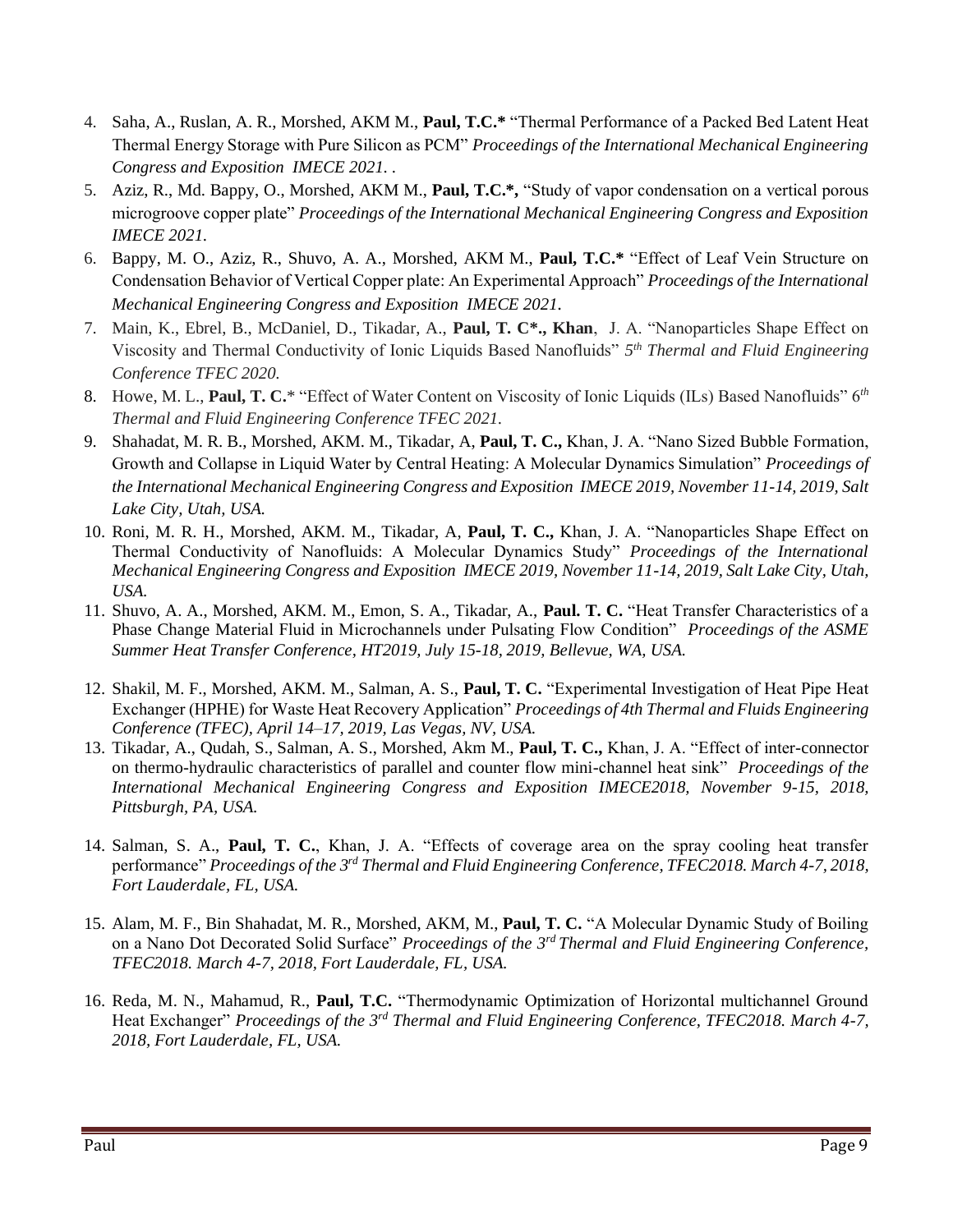- 17. Khan, J. A., **Paul, T. C.**, Salman, A.S., Morshed, AKM. M. "Ionic Liquids Based Nanofluids: Development of Heat Transfer Fluids for Solar Thermal Energy" Proceedings *of the 12th International Conference on Mechanical Engineering ICME 2017.*
- 18. Mahmud, R., Morshed, AKM M. **Paul, T.C**. "Heat Capacity of Nanoconfined Liquid: A Molecular Dynamics Simulation" Proceedings *of the International Mechanical Engineering Congress and Exposition IMECE2017, November 3-9, 2017, Tampa, Florida, USA.*
- 19. Abir, A. M., **Paul, T. C.,** Carrilho, L. A., Khan, J. A., "Experimental and Numerical Investigation of Pressure Drop in Silicon Carbide (Sic) Fuel Rod for Pressurized Water Reactor" *Proceedings of the 2nd Thermal and Fluid Engineering Conference, TFEC2017.*
- 20. **Paul**,**T.C.,** Morshed, AKM. M., Khan, J.A. "Numerical Investigation of Natural Convection of Nanoparticle Enhanced Ionic Liquids (NEILs) in Enclosure Heated from Below" *AIP Conference Proceedings. 1754, 050019-1–050019-6; doi: 10.1063/1.4958410.*
- 21. Liu K., **Paul, T. C.**, Carrilho, L. A., Khan, J. A. "Enhancement of Heat Transfer Performance in Nuclear Fuel Rod using Nanofluids and Surface Roughness Technique" *International Mechanical Engineering Congress and Exposition, IMECE2015*.
- 22. **Paul**,**T.C.,** Morshed, AKM. M., Fox, E.B., Visser, A.E., Bridges, N. J., Khan, J.A."Natural Convection of Heat Transfer Fluid (Therminol VP-1) in Square Cavity Heated from Below" *ASME Summer Heat Transfer Conference HT2013*, July 14-19, 2013, Minneapolis, MN, USA.
- 23. **Paul**,**T.C.,** Morshed, AKM. M., Fox, E.B., Visser, A.E., Bridges, N. J., Khan, J.A."Enhanced Thermal Performance of Ionic Liquid-Al<sub>2</sub>O<sub>3</sub> Nanofluid as Heat Transfer Fluid for Solar Collector" 7th International *Conference on Energy SustainabilityES2013*, July 14-19, 2013, Minneapolis, MN, USA.
- 24. **Paul**, **T.C.,** Morshed,AKM. M., McCants, D. A., Khan, J.A. "Buoyancy Driven Heat Transfer Behavior of Zinc Oxide (ZnO)-Water Nanofluids" *ASME Summer Heat Transfer Conference HT2013*, July 14-19, 2013, Minneapolis, MN, USA.
- 25. **Paul**,**T.C.,** Morshed, AKM. M., Fox, E.B., Visser, A.E., Bridges, N. J., Khan, J.A."Numerical Investigation of Natural and Forced Convection of Ionic Liquids" *International Mechanical Engineering Congress and Exposition, IMECE2013*.
- 26. **Paul**,**T.C.,** Morshed, AKM. M., Fox, E.B., Visser, A.E., Bridges, N. J., Khan, J.A."Heat Transfer and Flow Behavior of Nanoparticle Enhanced Ionic Liquids (NEILs)" Proceedings of the *ASME Summer Heat Transfer Conference HT2012*; July 8-12, 2012, Puerto Rico, USA.
- 27. Morshed, AKM. M., **Paul**,**T. C.,** Khan, J. A."Effect of Cross Groove on Flow Boiling in a Microgap" Proceedings of the *ASME Summer Heat Transfer Conference HT2012*; July 8-12, 2012, Puerto Rico, USA.
- 28. **Paul**,**T.C.,** Morshed, AKM. M., Fox, E.B., Visser, A.E., Bridges, N. J., Khan, J.A."Natural Convection in Rectangular Cavity with Nanoparticle Enhanced Ionic Liquids (NEILs)" Proceedings of the *International Mechanical Engineering Congress and Exposition, IMECE2012*, November 9-15, 2012, Houston, Texas, USA.
- 29. Morshed, AKM. M., **Paul**,**T. C.,** Khan, J. A. "Flow boiling Characteristics of a Dilute Emulsion in a Microchannel" Proceedings of the *International Mechanical Engineering Congress and Exposition, IMECE2012*,November 9-15, 2012, Houston, Texas, USA.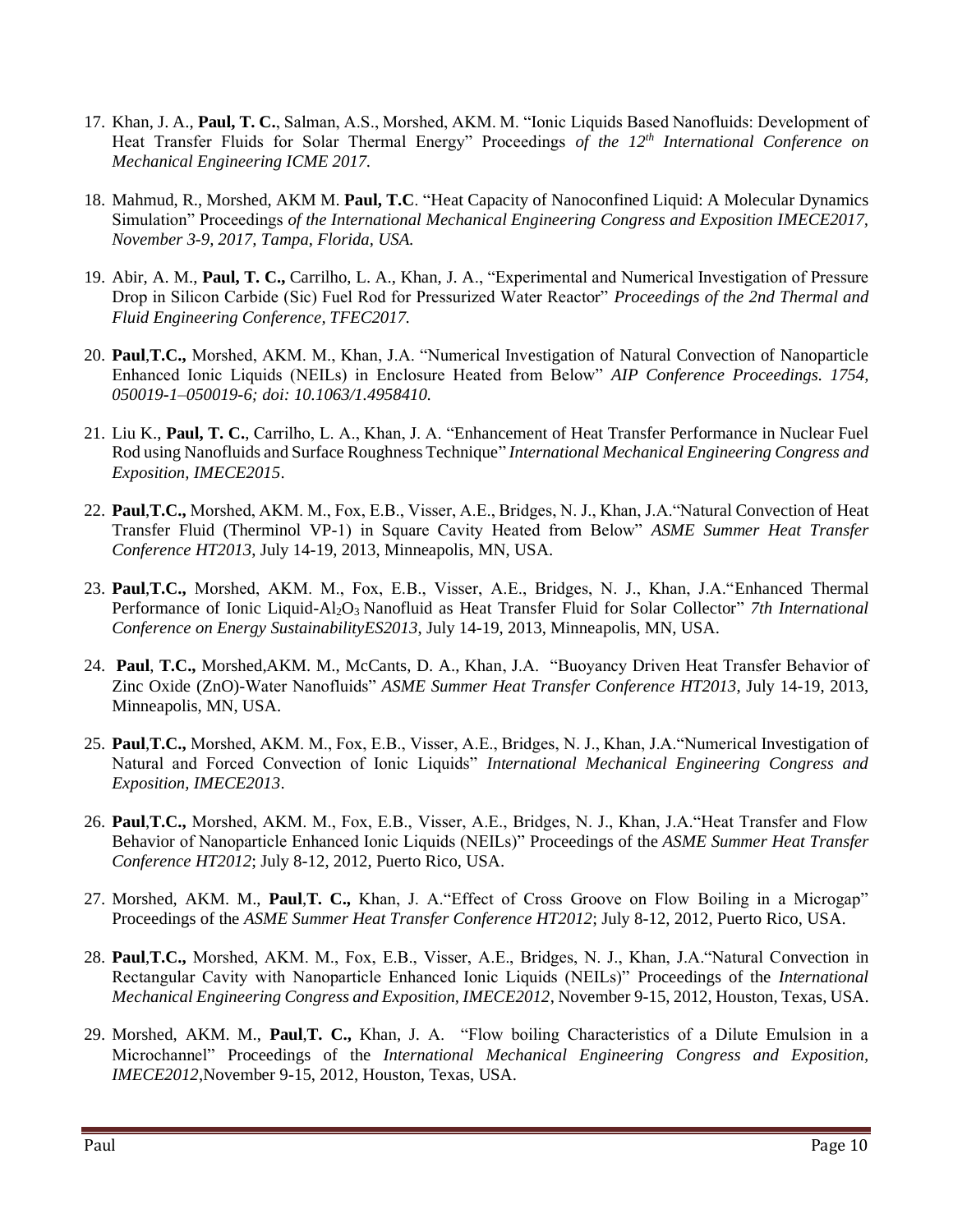- 30. **Paul**,**T.C.,** Morshed, AKM. M., Fox, E.B., Visser, A.E., Bridges, N. J., Khan, J.A."Experimental Investigation of Natural Convection Heat Transfer of an Ionic Liquid in a Rectangular Enclosure Heated from Below" Proceedings of the *International Mechanical Engineering Congress and Exposition IMECE2011* November 11-17, 2011, Denver, Colorado, USA.
- 31. Morshed, AKM. M., **Paul**,**T. C.,** Khan, J. A."Nanostructures Length Effect on Phase Transition Phenomena of Ultra-Thin Liquid Film from a Nanostructured Surface: A Molecular Dynamics Study", ASME 2011 *9th International Conference on Nanochannels, Microchannels, and Minichannels (ICNMM2011)*, June 19–22, 2011, Edmonton, Alberta, Canada.

# **POSTER AND CONFERENCE PRESENTATION**

- 1. Roy, S., Tasnim, A., Ratry, S. I., Morshed, AKM M., Shuvo, A. A., **Paul, T. C.\*** "Numerical Investigation of Heat Transfer Performance Of Nanofluid Jet Impingement on a Surface With Convex Dimples" *HEFAT 202*.
- 2. Khan, M. A., Morshed, AKM M., **Paul, T.C.\*** "Enhancement of Dual Phase Pulsating Heat Pipes using Hybrid Ferritic Nanofluid Under Active Magnetic Field" *HEFAT 2021*.
- 3. Saha, A., Ruslan, A. R., Morshed, AKM M., **Paul, T.C.\*** "Thermal Performance of a Packed Bed Latent Heat Thermal Energy Storage with Pure Silicon as PCM" *Proceedings of the International Mechanical Engineering Congress and Exposition IMECE 2021. .*
- 4. Aziz, R., Md. Bappy, O., Morshed, AKM M., **Paul, T.C.\*,** "Study of vapor condensation on a vertical porous microgroove copper plate" *Proceedings of the International Mechanical Engineering Congress and Exposition IMECE 2021.*
- 5. Bappy, M. O., Aziz, R., Shuvo, A. A., Morshed, AKM M., **Paul, T.C.\*** "Effect of Leaf Vein Structure on Condensation Behavior of Vertical Copper plate: An Experimental Approach" *Proceedings of the International Mechanical Engineering Congress and Exposition IMECE 2021.*
- 6. Shahadat, M. R. B., Morshed, AKM. M., Tikadar, A, **Paul, T. C.,** Khan, J. A. "Nano Sized Bubble Formation, Growth and Collapse in Liquid Water by Central Heating: A Molecular Dynamics Simulation" *Proceedings of the International Mechanical Engineering Congress and Exposition IMECE 2019, November 11-14, 2019, Salt Lake City, Utah, USA.*
- 7. Roni, M. R. H., Morshed, AKM. M., Tikadar, A, **Paul, T. C.,** Khan, J. A. "Nanoparticles Shape Effect on Thermal Conductivity of Nanofluids: A Molecular Dynamics Study" *Proceedings of the International Mechanical Engineering Congress and Exposition IMECE 2019, November 11-14, 2019, Salt Lake City, Utah, USA.*
- 8. Shuvo, A. A., Morshed, AKM. M., Emon, S. A., Tikadar, A., **Paul. T. C.** "Heat Transfer Characteristics of a Phase Change Material Fluid in Microchannels under Pulsating Flow Condition" *Proceedings of the ASME Summer Heat Transfer Conference, HT2019, July 15-18, 2019, Bellevue, WA, USA.*
- 9. Shakil, M. F., Morshed, AKM. M., Salman, A. S., **Paul, T. C.** "Experimental Investigation of Heat Pipe Heat Exchanger (HPHE) for Waste Heat Recovery Application" *Proceedings of 4th Thermal and Fluids Engineering Conference (TFEC), April 14–17, 2019, Las Vegas, NV, USA.*
- 10. Alam, M. F., Bin Shahadat, M. R., Morshed, AKM, M., **Paul, T. C.** "A Molecular Dynamic Study of Boiling on a Nano Dot Decorated Solid Surface" *Proceedings of the 3rd Thermal and Fluid Engineering Conference, TFEC2018. March 4-7, 2018, Fort Lauderdale, FL, USA.*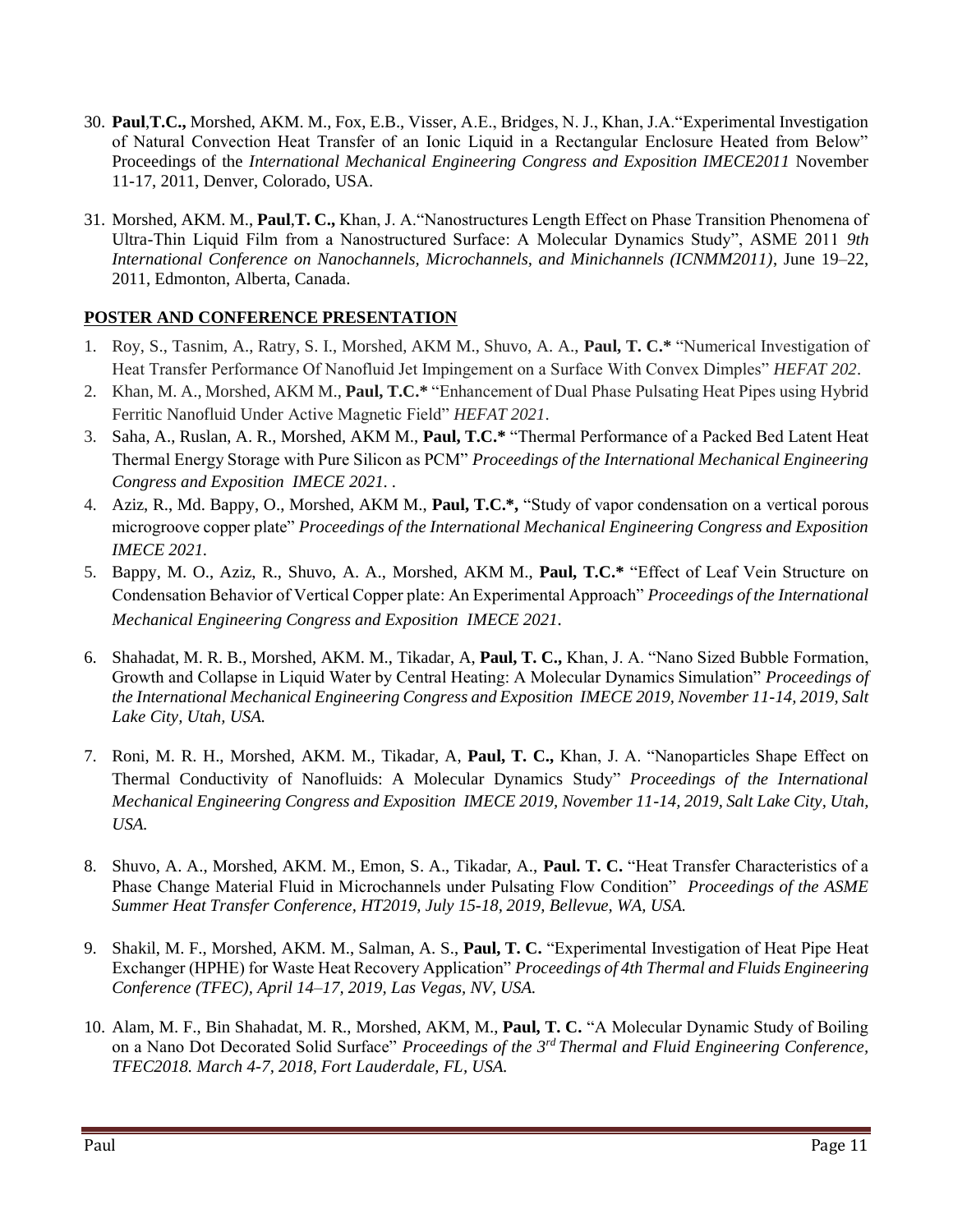- 11. Reda, M. N., Mahamud, R., **Paul, T.C.** "Thermodynamic Optimization of Horizontal multichannel Ground Heat Exchanger" *Proceedings of the 3rd Thermal and Fluid Engineering Conference, TFEC2018. March 4-7, 2018, Fort Lauderdale, FL, USA.*
- 12. Mahmud R,, Salman S. A., **Paul, T.C**. "The Optimal Operating Conditions of a Nanofluid Driven Heat Exchanger" *Presentation of the 3rd Thermal and Fluid Engineering Conference, TFEC2018. March 4-7, 2018, Fort Lauderdale, FL, USA.*
- 13. Mahmud, R., Morshed, AKM M. **Paul, T.C**. "Heat Capacity of Nanoconfined Liquid: A Molecular Dynamics Simulation" Proceedings *of the International Mechanical Engineering Congress and Exposition IMECE2017, November 3-9, 2017, Tampa, Florida, USA.*
- 14. Abir, A. M., **Paul, T. C.,** Carrilho, L. A., Khan, J. A., "Experimental and Numerical Investigation of Pressure Drop in Silicon Carbide (Sic) Fuel Rod for Pressurized Water Reactor" *Proceedings of the 2nd Thermal and Fluid Engineering Conference, TFEC2017.*
- 15. Liu K., **Paul, T. C.**, Carrilho, L. A., Khan, J. A. "Enhancement of Heat Transfer Performance in Nuclear Fuel Rod using Nanofluids and Surface Roughness Technique" *International Mechanical Engineering Congress and Exposition, IMECE2015*.
- 16. **Paul**,**T.C.,** Morshed, AKM. M., Fox, E.B., Visser, A.E., Bridges, N. J., Khan, J.A."Numerical Investigation of Natural and Forced Convection of Ionic Liquids" *International Mechanical Engineering Congress and Exposition, IMECE2013.*(Presentation)
- 17. **Paul**,**T.C.,** Morshed, AKM. M., Fox, E.B., Visser, A.E., Bridges, N. J., Khan, J.A."Natural Convection of Heat Transfer Fluid (Therminol VP-1) in Square Cavity Heated from Below" *ASME Summer Heat Transfer Conference HT2013*, July 14-19, 2013, Minneapolis, MN,USA.(Presentation).
- 18. **Paul**,**T.C.,** Morshed, AKM. M., Fox, E.B., Visser, A.E., Bridges, N. J., Khan, J.A."Enhanced Thermal Performance of Ionic Liquid-Al2O3 Nanofluid as Heat Transfer Fluid for Solar Collector" *7th International Conference on Energy SustainabilityES2013*, July 14-19, 2013, Minneapolis, MN, USA.(Presentation).
- 19. **Paul**,**T.C.,**Morshed,AKM. M., McCants,D. A., Khan,J.A. "Buoyancy Driven Heat Transfer Behavior of Zinc Oxide (ZnO)-Water Nanofluids" *ASME Summer Heat Transfer Conference HT2013*, July 14-19, 2013, Minneapolis, MN, USA.(Presentation).
- 20. Morshed, AKM. M., **Paul**,**T. C.,** Khan, J. A. "Convective Heat Transfer in a Microchannel with Integration of Nanoengineered Interfaces" *International Mechanical Engineering Congress and Exposition, IMECE2012*,November 9-15, 2012, Houston, Texas, USA (Poster).
- 21. **Paul**,**T.C.,** Morshed, AKM. M., Fox, E.B., Visser, A.E., Bridges, N. J., Khan, J.A. "Natural Convection in Rectangular Cavity with Nanoparticle Enhanced Ionic Liquids (NEILs)" *International Mechanical Engineering Congress and Exposition, IMECE2012*,November 9-15, 2012, Houston, Texas, USA (Poster and presentation).
- 22. **Paul**,**T.C.,** Morshed, AKM. M., Fox, E.B., Visser, A.E., Bridges, N. J., Khan, J.A."Experimental Investigation of Natural Convection Heat Transfer of an Ionic Liquid in a Rectangular Enclosure Heated from Below"*International Mechanical Engineering Congress and Exposition IMECE2011,* November 11-17, 2011, Denver, Colorado, USA (Presentation).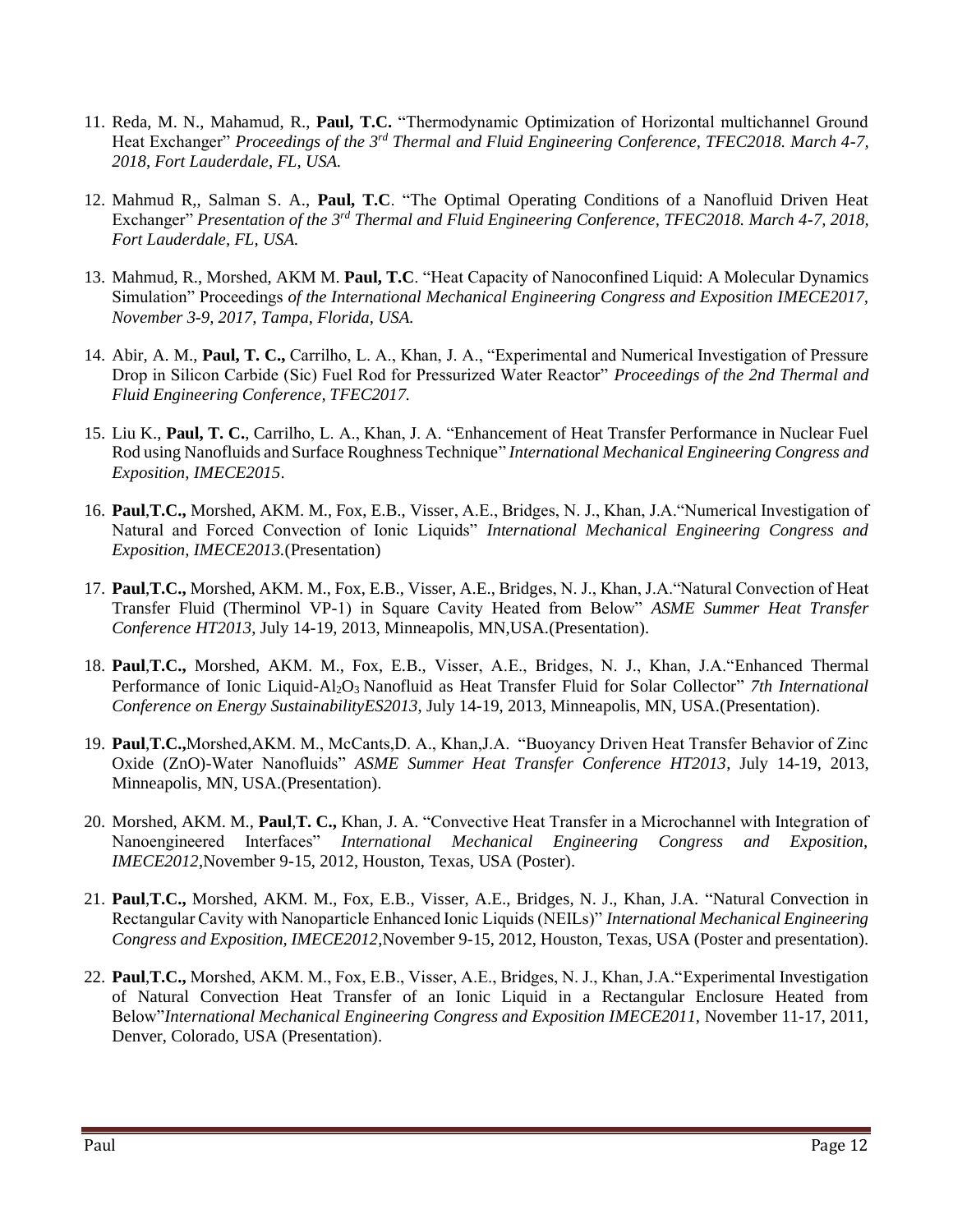23. **Paul**,**T.C.,**Aglan,H. A. "Study of Moisture Migration in Building Envelopes".Poster Presentation, *Proceedings of the 36th Annual Student Research Symposium*, the Tuskegee University Chapter of Sigma Xi, 13th March, 2009 (Poster).

## **Seminar Presentation**

Paul, T. C. "Nanomaterials for Energy Storage and Thermal Management" USCA Department of Mathematical Sciences seminar 2016.

Paul, T. C. "Ionic liquids Based Nanofluids and Thermal Management" Science on Tap, Spring 2020.

#### **Student Presentation at Discover USC and USCA Scholar Showcase poster presentation**

- 1. Kevin Main, Paul, T.C. "Thermophysical properties of ionic liquids" USCA summer symposium 2018.
- 2. Main, K., McDaniel, D., Paul, T. C. "Nanoparticles Size Effect on Rheological Behavior of Ionic Liquids Based Nanofluids" Discover USC 2019.
- 3. Kevin Main, Paul, T. C. "Viscosity of Ionic liquids based nanofluids" Science on Tap, Spring 2019.
- 4. Ebrel, B, Paul, T. C. "Effect of Nanoparticle Shape on Thermal Conductivity of Ionic Liquids Based Nanofluids" Discover USC 2019 (Honorable mention).
- 5. Howe, M. Paul, T. C. "Effect of water content on thermophysical properties of ionic liquids" Science on Tap, Spring 2020.
- 6. Howe, M. Paul, T. C. "Effect of water content on thermophysical properties of ionic liquids based nanofluids" USCA summer symposium 2020.
- 7. Jones, B., Paul. T. C. "Nanoparticles Surface Area Effect on Thermophysical Properties of Nanofluids" USCA summer symposium 2019.
- 8. Dempsey, C., Paul, T. C. "Thermal Management in Electronic Devices Using Nanofluids" USCA summer symposium 2020.
- 9. Dow, J., Paul, T. C. "Experimental Investigation of Stability of Al<sub>2</sub>O<sub>3</sub>-water Nanofluids" USCA summer symposium 2020. (**High School Student**).
- 10. How, M., Paul. T.C. "The Light Absorption of Nanoparticle-Enhanced Ionic Liquids for Solar Thermal Applications" Science on Tap Fall 2020.
- 11. How, M., Paul. T.C. "The Effect of Water Content on Nanoparticle-Enhanced Ionic Liquids" SC Academy of Science 2021.
- 12. Dempsey, C., Paul, T. C. "Nanoparticles Shape Effect on Stability of Water-Al2O3 Nanofluids" SC Academy of Science 2021.
- 13. How, M., Paul. T.C. "Radiative properties of Al<sub>2</sub>O<sub>3</sub> Nanoparticles Enhanced Ionic Liquids (NEILs) for direct absorption solar collectors" Discover USC 2021.
- 14. Dempsey, C., Paul, T. C. "Nanoparticles Shape Effect on Stability of Water-Al<sub>2</sub>O<sub>3</sub> Nanofluids" Discover USC 2021.
- 15. How, M., Paul. T.C. "Radiative properties of Al2O<sup>3</sup> Nanoparticles Enhanced Ionic Liquids (NEILs) for direct absorption solar collectors" USCA Scholar Showcase 2021.
- 16. Hawcroft, A, Paul, T. C. "Stability of Ionic Liquid-Based Nanofluids Using UV Spectroscopy" USCA Scholar Showcase 2021.
- 17. Kricke, A., Hale, J., Paul, T. C. "The Stability of Nanoparticles in Base Fluids" USCA Scholar Showcase 2021.
- 18. Dempsey, C., Paul, T. C. "Nanoparticles Shape Effect on Stability of Water-Al<sub>2</sub>O<sub>3</sub> Nanofluids" USCA Scholar Showcase 2021.

#### **Capstone Project:**